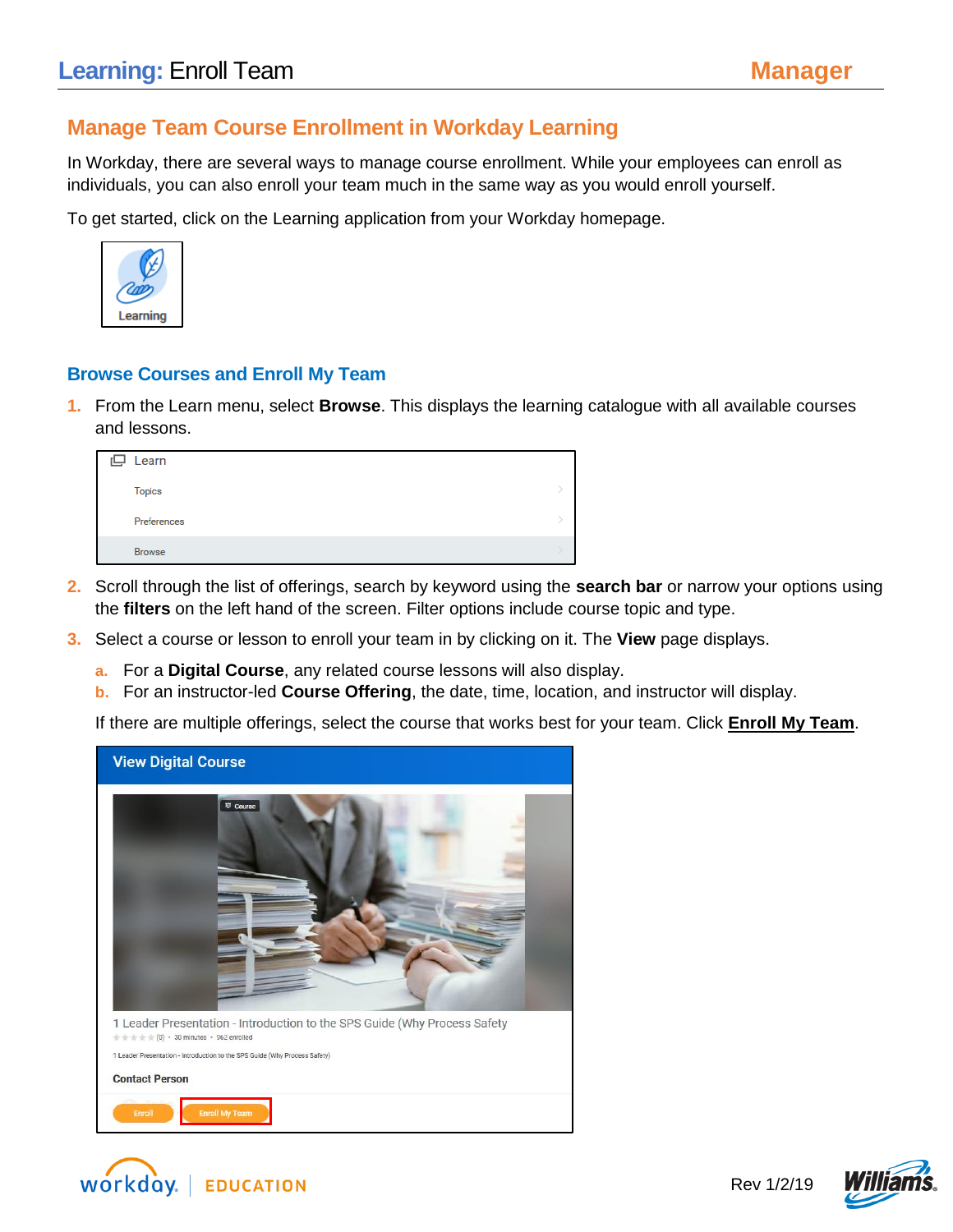# **Learning: Enroll Team <b>Manager Manager**

**4.** The **Review** page displays. Select the employees from your team that you'd like to enroll in the course. To select the entire team, use the checkmark in the header bar. Then click **OK** to complete the process.

| <b>Review</b>                                                              |                      |                         |  |  |  |  |
|----------------------------------------------------------------------------|----------------------|-------------------------|--|--|--|--|
| 1 Leader Presentation - Introduction to the SPS Guide (Why Process Safety  |                      |                         |  |  |  |  |
| 1 Leader Presentation - Introduction to the SPS Guide (Why Process Safety) |                      |                         |  |  |  |  |
| 5 items                                                                    | 2 selected<br>₹      |                         |  |  |  |  |
| Photo                                                                      | <b>Name</b>          | <b>Location</b>         |  |  |  |  |
| ⊻                                                                          | <b>Michael Scott</b> | OK Tulsa - Headquarters |  |  |  |  |
|                                                                            | Jimmy Dean           | OK Tulsa - Headquarters |  |  |  |  |
|                                                                            | <b>Jim Halbert</b>   | OK Tulsa - Headquarters |  |  |  |  |
|                                                                            | <b>Amy Poehler</b>   | OK Tulsa - Headquarters |  |  |  |  |
|                                                                            | Jennifer Lawrence    | OK Tulsa - Headquarters |  |  |  |  |
|                                                                            |                      |                         |  |  |  |  |
| OK<br>Cancel                                                               |                      |                         |  |  |  |  |

**5.** Click **Done** to return to an overview of the course. Your employees will receive a notification alerting them to the enrollment.

#### **Review Employee Enrollment**

While employees can self-enroll in courses, some require manager approval. This typically applies to courses that are four or more hours long or have certain costs associated. As a manager, you will receive an Action item to review.

**1.** From the **Actions** tab of your Workday **Inbox**, click on the **Review: Enroll in Course** item.

| <b>Inbox</b>                                                                                     |                                 |
|--------------------------------------------------------------------------------------------------|---------------------------------|
| Actions (1)                                                                                      | Archive                         |
| Viewing: All<br>$\checkmark$                                                                     | $\checkmark$<br>Sort By: Newest |
| <b>Enroll in Course: Basics of Electronic Flow Meters</b><br>(EFM) - Digital<br>21 second(s) ago |                                 |